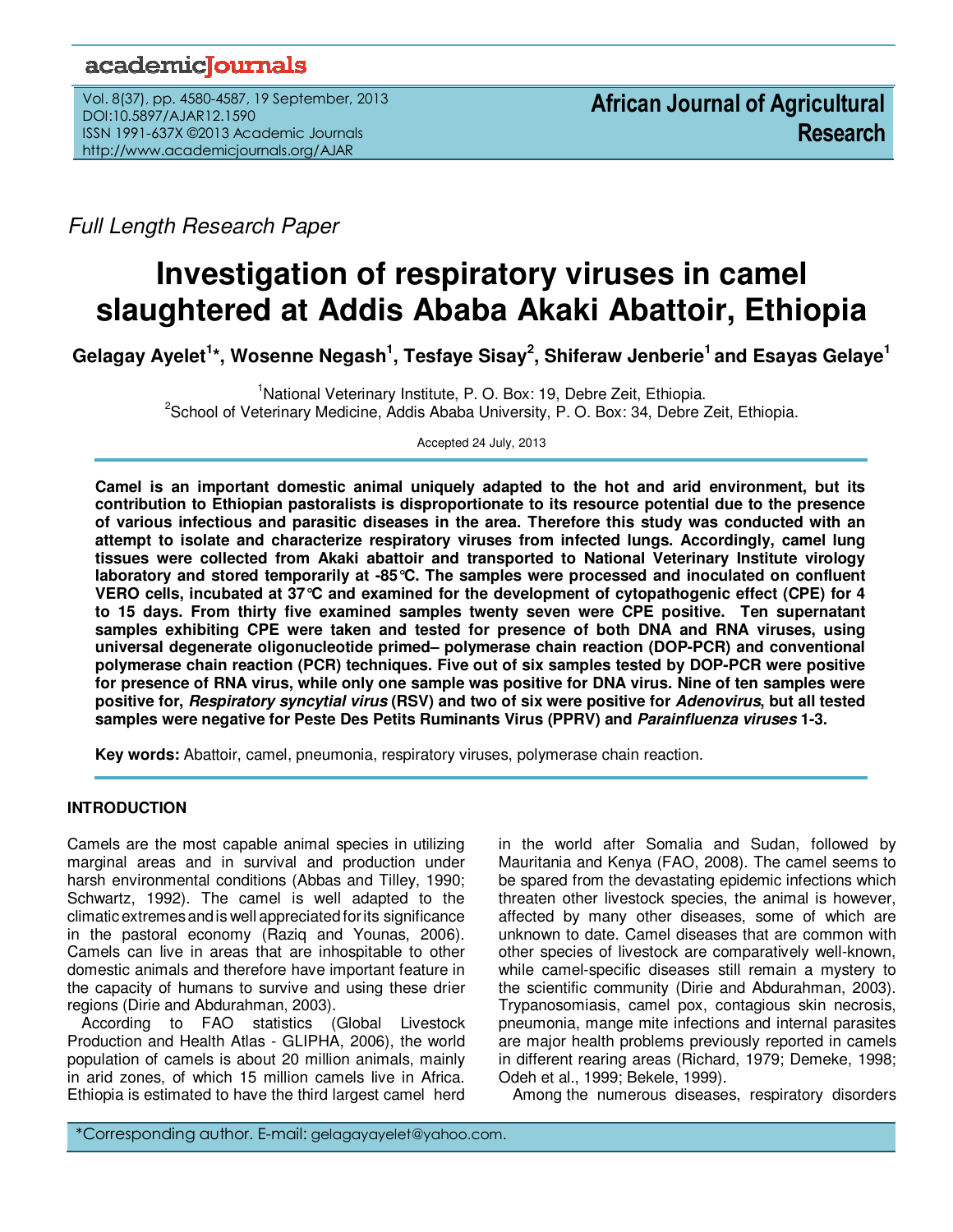are the major threats to the camel population of Ethiopia (Roger et al., 2000;Roger et al., 2001). However, in Ethiopia, few studies were conducted on the extent of respiratory problems of camels compared with other species of livestock animals (Bekele, 1999). Respiratory diseases are among the emerging problems of camels that are causing considerable loss in production and death (Zubair et al., 2004; Kane et al., 2005). However, etiology of most respiratory diseases of camels have not been determined yet; variety of viruses, fungi, bacteria and parasites have potential to be the possible causes of respiratory outbreaks among camels (Schwartz and Dioli, 1992). These agents may represent risk to camels, other livestock and even human population (Bardonnet et al., 2002; Teshome et al., 2003). Most of the studies on camels were about parasitic infections (Al-Rawashdeh et al., 1999). Al-Tarazi (2001) and other authors had isolated and characterized many bacterial agents from pneumonic camel lungs. However, there is little or no information on possible viral etiologies of camel pneumonia or viral prevalence in camels. Thus, this study was designed to investigate camel respiratory problems associated with viral agents.

#### **MATERIALS AND METHODS**

#### **Study population**

The study animals were the local camels (Camelus dromedarius/Old world camels/one humped camels), slaughtered at the Addis Ababa Akaki abattoir. The camels originated from Borena and Bale zones, Fentale district of East Shoa zone and Meiso district of West Hararghe zone of Oromia regional state, Ethiopia. The camels were mostly adult females and few males whose ages were estimated above 15 years. Lorries were used to bring the camels from their local markets to the abattoir. Totally 389 camels were examined during the period of investigation.

#### **Sampling method and sample collection**

The non-random sampling method was used for sampling. At the Addis Ababa-Akaki abattoir average 8 apparently healthy camels were slaughtered each day. Before slaughter, camels were examined for disease symptoms. Following slaughter, lungs with pathological lesions suspected on viral infections were sampled, excluding lesions due to parasitic, pyogenic bacteria, foreign body and tuberculoid cases as described by Shiferaw et al. (2011). Postmortem examinations were assisted by palpation and incision. All carcasses were examined and about 6 g of camel lung tissue samples from lungs suspected on viral infection were aseptically/carefully sliced and taken using sterile scalpel blade and gloves. Each sample was then put into labeled sterile capped universal bottles and the labeled bottles placed in an ice box containing ice packs and transported to the National Veterinary Institute (NVI) virology laboratory for sample processing and cultivation. Fresh tissues were freezed at -85°C until testing.

#### **Virus isolation**

Thirty five lung tissue samples collected from the abattoir were processed and cultured on confluent grown VERO cell monolayer.

Briefly, 1 g of each sample of lung tissue was washed three times using sterile phosphate buffered saline (PBS) on Petri dish, and then washed tissue was transferred to mortar and cut into small pieces using scissor and minced by sterile scalpel blade. The minced tissues were ground and homogenized using pestle. Nine milliliter of PBS was added to the prepared lung tissues and well mixed. The homogenized tissues were transferred to test tube and centrifuged at 3400 rpm for 10 min and 0.5 ml of the supernatant was inoculated on the confluent VERO cells and incubated at 37°C for 1 h. Following incubation, the inoculated cell lines were washed using PBS and 10ml complete Glasgow Minimum Essential Medium (GMEM) was added and incubated at 37°C to follow-up the development of cytopathogenic effect (CPE).

#### **Molecular characterization methods**

#### **Viral DNA/RNA extraction**

Samples that revealed CPE was processed using viral nucleic acid extraction technique to determine whether the virus is DNA or RNA. The viral nucleic acid extraction method used during this study was mainly based on viral capsid purification techniques described previously with fewer modifications (Denniston et al., 1981; Nanda et al., 2008). Briefly, 1 ml of tissue or culture suspension samples were suspended in a locally prepared 1 ml viral buffer (30 mM Tris/HCl pH 7.5, 3.6 mM CaCl2, 5mMNa Acetate, 125 mMKCl and 0.5 mM EDTA), sonicated at 800 speed and 40 mV using Vibro $<sup>m</sup>$ </sup> cell 72434 ultrasonicator (Bioblock Scientific, Illkirch, France) and incubated at 37°C for 1½ h to further facilitate cell and nuclear membranes disruption. As same time, cellular nucleic acids were digested by treatment with nucleases 10 μlDNase I (100 U/ml, Invitrogen) and 10 μlRNase ONE (100 U/ml, Invitrogen). The encapsidated viral nucleic acids were recovered in the aqueous phase and viral nucleic acids (DNA and/or RNA) were extracted from the capsid suspended in viral buffer using the nucleic acid extraction kit (Qiagen) (Allander et al., 2001; Nanda et al., 2008).

#### **RNA extraction**

RNA was extracted using QiagenRNeasy mini spin column kit. Accordingly, 460 µl lysis buffer RLT was added to a 1.5 ml eppendorf tube containing 460 µl of infected cultured VERO cell suspension. Four hundred and sixty microliter 70% ethanol was applied to precipitate nucleic acids released from disrupted host VERO cells due to lysis buffer RLT followed by homogenization. The homogenized suspension was transferred to RNeasy spin column and centrifuged where viral nucleic acids released bound to the silica membrane; the fluid part passed through the membrane to the collection tube and the flow through discarded. The nucleic acids bound to the membrane was washed using 700 µl wash buffer RW1 followed by addition of 500 µl RPE buffer and centrifuged to dry the membrane and the flow through discarded. Finally, the nucleic acids bound to the silica membrane were eluted into eppendorf tube using 100 µl RNase free water and the eluted RNA was used for further procedures.

#### **DNA extraction**

The viral DNA was extracted from the tissue suspension and cell culture isolates by using DNeasy® mini kit (Qiagen) according to recommended procedures. Briefly, 180 µl of infected cultured cell suspension and 180 µl ATL lysis buffer were added to a 1.5 ml reaction tube and vortexed. Proteinase K was added and incubated at 56 °C for 1  $\frac{1}{2}$  h in water bath. 200  $\mu$ l of each AL buffer and ethyl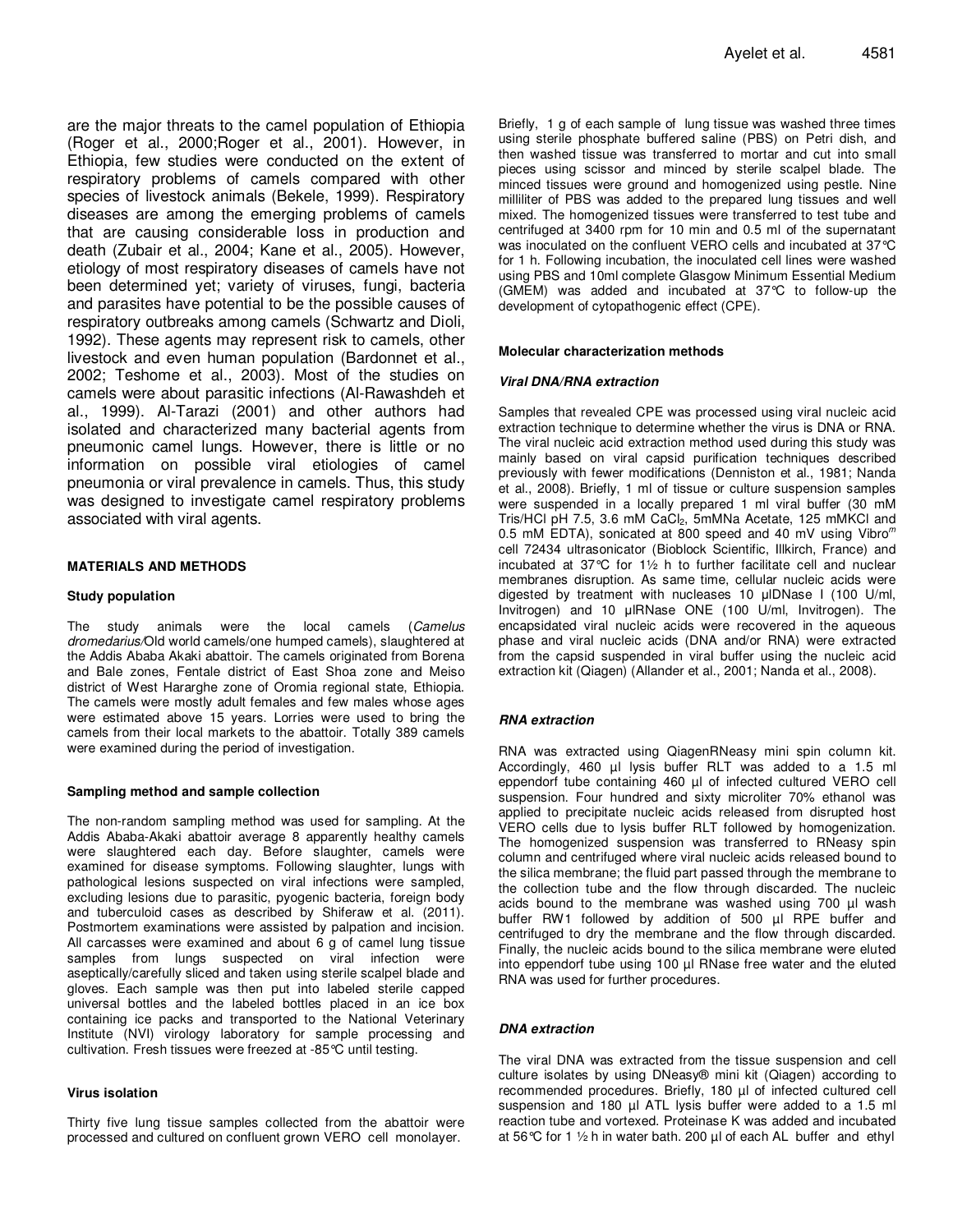| <b>Primer</b>                    | Gene <sup>a</sup> | Position <sup>b</sup>    | <b>Sequence</b> <sup>c</sup> |
|----------------------------------|-------------------|--------------------------|------------------------------|
| RSVN <sub>3</sub>                | N                 | 426-451                  | GGGAGAGGTGGCTCCAGAATACAGGC   |
| RSVN <sub>5</sub>                | N                 | 748-773                  | AGCATCACTTGCCCTGAACCATAGGC   |
| PIV <sub>1</sub> PR <sub>3</sub> | <b>NP</b>         | 64-89                    | TCTGGCGGAGGAGCAATTATACCTGG   |
| PIV <sub>1</sub> PR <sub>5</sub> | <b>NP</b>         | 122-147                  | ATCTGCATCATCTGTCACACTCGGGC   |
| PIV2PR3                          | <b>NP</b>         | 360-385                  | AACTATGTCCAGAGGAGAGGTGCTGG   |
| PIV2PR5                          | <b>NP</b>         | 498-523                  | CCATGCCTGCATAAGCACACTGTAGC   |
| PIV3PR3                          | <b>NP</b>         | 416-441                  | ACCAGGAAACTATGCTGCAGAACGGC   |
| PIV3PR5                          | <b>NP</b>         | 624-649                  | GATCCACTGTGTCACCGCTCAATACC   |
| ADHEX3                           | Hexon             | $154 - 179$ <sup>a</sup> | CCTACGCACGATGTGACCACAGACCG   |
| ADHEX5                           | Hexon             | $343 - 368$ <sup>d</sup> | GTGTTGTAGGCAGTGCCGGAGTAGGG   |

|  |  | Table 1. Sequences of oligonucleotide primers used for detection of respiratory viruses in camels. |  |  |
|--|--|----------------------------------------------------------------------------------------------------|--|--|
|  |  |                                                                                                    |  |  |

Source: Osiowy (1998). <sup>a</sup>N, nucleocapsid gene of RSV; NP, nucleocapsid gene of PIV, <sup>b</sup>Relative to the translation start site. Csequences are shown 5' to 3', <sup>a</sup>Positions shown are according to the adenovirus type 5 hexon gene sequences.

alcohol were added and the mixture was transferred to QIAamp DNA mini Spin column. The DNeasy Spin column was placed into a 2 ml collection tube and centrifuged at 8000 rmp for 1 min where the flow through in the collection tube was discarded. The DNA sample bound to the silica gel membrane was washed and the membrane dried using 500 µl of each wash buffers AW1 and AW2 by centrifugation. Finally, the DNA sample bound to membrane was eluted into a 1.5 ml eppendorf tube using 500 µl elution buffer AE, the eluted DNA was stored at -20°C till further processing.

#### **Complementary DNA synthesis**

cDNA was synthesized using cDNA synthesizing kit (Invitrogen). The cDNA was synthesized based on the manufacturer protocol (Invitrogen) in 20 μl reaction volume. Primarily, 1 μl 50 μMoligodT primer or random hexamer, 1 μl 10mMdNTPs, 5 μl extracted RNA and DEPC-H2O to 10 μl were added to 0.5 ml PCR tube and incubated at 65°C for 5 min in thermal cycler (Applied Biosystems) and chilled on ice for 3 min. Then, 10x RT buffer, 25 mM MgCl<sub>2</sub>, 0.1 M DTT, RNase OUT<sup>TM</sup> (40U/μl) and Superscript<sup>TM</sup>III RT (200U/μl) were added with the rate of 2, 4, 2, 1 and 1 μl, respectively, and incubated at 25°C for 10 min (only in cases of random hexamer primer) followed by 50°C for 50 min and terminated at 85°C for five minutes. Finally, 1 μl of RNase H was added to each and incubated at 37°C for 20 min and the cDNA was stored at -80°C until analysed.

#### **Degenerate oligonucleotide primed–polymerase chain reaction (DOP-PCR)**

A master mix containing 35.1µl RNase free water, 5 µl of 10X Dream Taq buffer, 1.5 µl of 25 mM MgCl<sub>2</sub>, 1 µl of 10 X mMdNTPs, 1 µl of universal primer (5'-CTCGAGNNNNNNATGTGG-3') and 0.5 µl Taq DNA polymerase was prepared for each reaction. Then 45 µl of the master mix and 5 µl of the cDNA sample were added to an eppendorf tube. Once all the reagents were mixed, the reaction tube was placed in the PCR machine. The amplification was carried out according to the following programme: A cycle of initial denaturation at 95°C for 5 min, 5 cycles of 94°C for 1 min, 55°C for 1 min and 72°C for 3 min followed by 35 cycles of 94°C for 1 min, 55°C for 1 min and 72°C for 3 min with final extension at 72°C for 7 min. 10 µl of PCR products and 2 µl loading dye were mixed and loaded into the agarose gel wells (1.5%) and then electrophoresis

and analyzed by UV trans illuminator gel documentation system.

#### **Conventional PCR**

Conventional PCR was performed for Parainfluenza virus 1, Parainfluenza virus 2, Parainfluenza virus 3, Respiratory syncytial virus (RSV) and Adenovirus using specific primers (Table 1). Peste des petitsruminants virus (PPRV) was also investigated using PPRV specific forward and reverse primers sequences: NP4 (5'- CCTCCTCCTGGTCCTCCAGAATCT-3') and NP3 (3'- TCTCGGAAATCGCCTCACAGACTG-5'),respectively.PCR reaction was carried out in a total volume of 50µl in a 0.2 ml reaction tube containing 32.6 µl RNase free water, 5µl of 10X Dream Taq buffer,  $3 \mu$ l of 25 mM MgCl<sub>2</sub>, 1  $\mu$ l of 10 mMdNTPs, 1  $\mu$ l of each forward and reverse primers, 0.4 µl of dream Taq DNA polymerase enzyme and 10 µl of the cDNA/DNA.

#### **PCR product analysis by gel electrophoresis**

The PCR products were analyzed with 1.2% agarose gel (Sigma Aldrich) containing 0.5µg/ml of ethidium bromide. Briefly, 5 µl PCR products mixed with loading buffer (Invitrogen) and loaded to wells in pre-prepared gel and run at 100 volt for about 40 minutes in parallel with DNA 1,000 bp molecular weight marker (Invitrogen) in electrophoresis apparatus using 1x TAE buffer. The DNA band was visualized by UV illumination and the size was determined by the DNA molecular weight marker standard (Osiowy, 1998).

# **RESULTS**

#### **Pathological findings**

During the study period, 389 apparently healthy camels were examined before slaughter in the local plant. Thirty five of them were found with symptoms that justify the suspicion on viral etiology of pneumonia. The nature of most frequently encountered observed pathological lesions were acutely and moderately inflamed lungs and a few of them included chronically lesion, interstitially pneumonic, hemorrhagic, hepatized, atelectatic and adhesive lung lesions.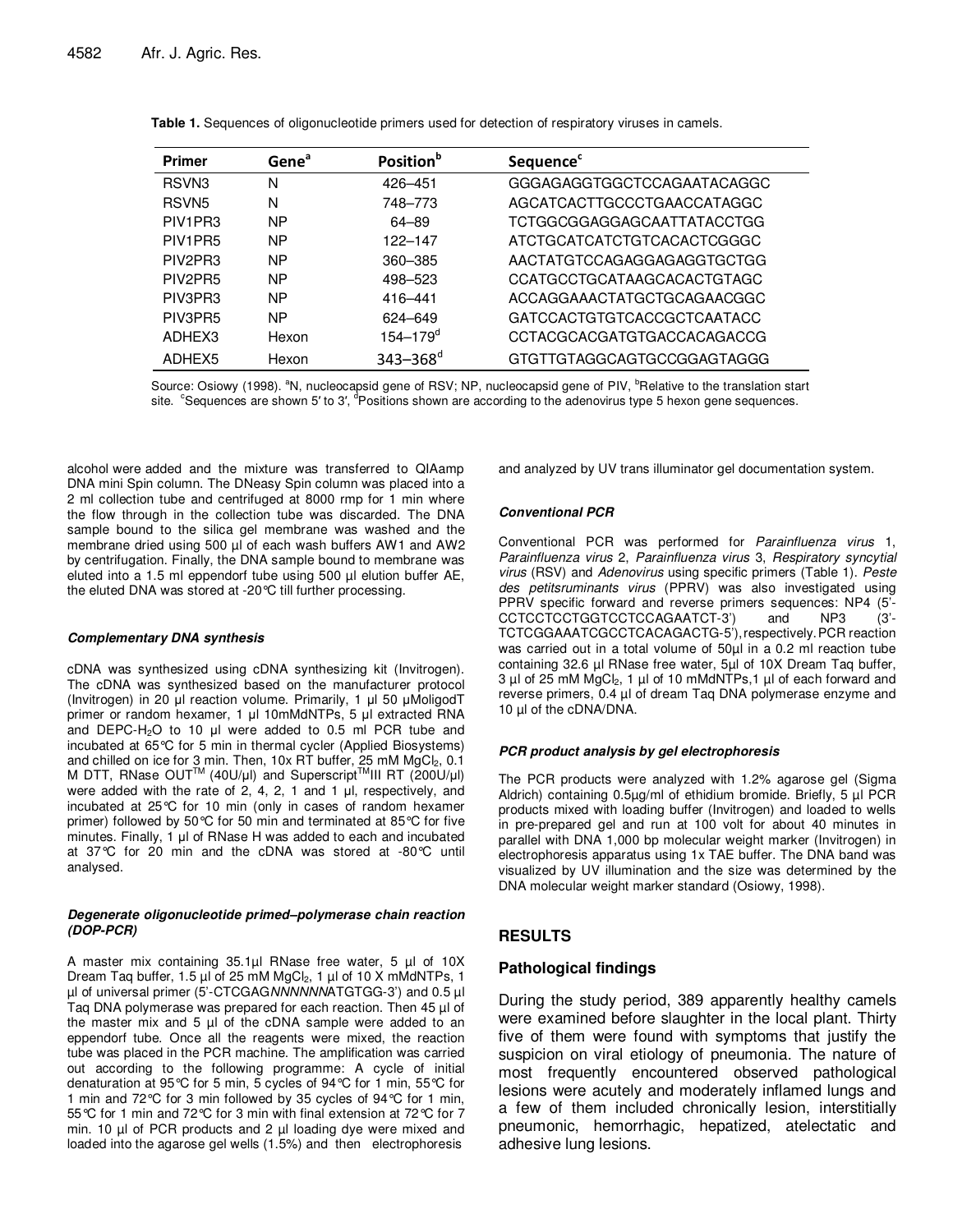

RNA virus positive camel lung samples by DOP-PCR

DNA virus positive camel lung sample by DOP PCR

**Figure 1.** Digital photography ofethidium bromide (EthBr) stained agarose gel electrophoresed DOP- PCR amplified DNA and RNA productsanalyzed by UV illumination. (a) Lane 2-6 were positive for RNA virus, (b) lane 4 was positive for DNA virus. M= 1000bp Molecular weight Marker and C=Control (Negative).

# **Morphologic alterations on VERO cell monolayer**

Of the 35 examined lungs tissue samples 27 samples exhibited morphologic alterations (CPE) on VERO cell monolayer. The presence of virus in the pneumonic samples was evidenced by initial swelling and rounding of infected VERO cells. The most predominant and frequently observed type of CPE was the aggregation of infected cells with syncytia formation.

# **Molecular characterization methods**

# **PCR detection of DNA and RNA respiratory camel viruses by DOP-PCR**

Total of six samples were tested for presence of viral RNA and DNA with DOP-PCR revealed presence of unspecified viral RNA in five samples (Figure 1). Lane 4 (Figure 1a and b) revealed that the sample was positive on both sides (DNA and RNA extracted samples) implying that the sampled animal was infected by both DNA and RNA viruses.

# **Conventional PCR**

Samples were tested for the presence of Respiratory syncytial virus, Adenovirus, Pest des petitisruminants virus and Parainfluenza virus 1, 2 and 3 genome. All samples tested were negative for PPRV and Parainfluenza

viruses 1, 2 and 3. Nine of ten samples tested were positive for Respiratory syncytial virus and two of six samples tested were positive for Adenovirus (Figures 2 to 4).

# **DISCUSSION**

The study showed that the overall prevalence of virally suspected pneumonia was 8.99% (n=35/389). The study conducted by Shiferaw et al. (2011) in Ethiopia to assess the type and frequency of gross andmicroscopic lung lesions encountered on camels showed that the occurrence of pulmonary lesions was recorded in77.5%.

 From the total of examined camels 30.5% were positive for acute and chronically interstitial pneumonia, which indicates on involvement of viral infections. The duration of CPE development for all samples ranged from 4- 14 days. Few CPE were characterized by larger swelling and rounding up, detaching and floating of singled, paired and clumped infected VERO cells. The majority of CPE were characterized by initial rounding, elongation and syncytium formation.

Two out of six samples tested for Adenovirus gave visible positive PCR results forming smears which showed that Adenoviruses plays a role in camel respiratory disease syndrome (Table 2). The finding of the present study is the first report of Adenovirus in Ethiopian camels. Hadia et al. (2001) detected adenovirus type 3 antibodies in 35.8% of camel sera collected from slaughter houses in Egypt and Similarly,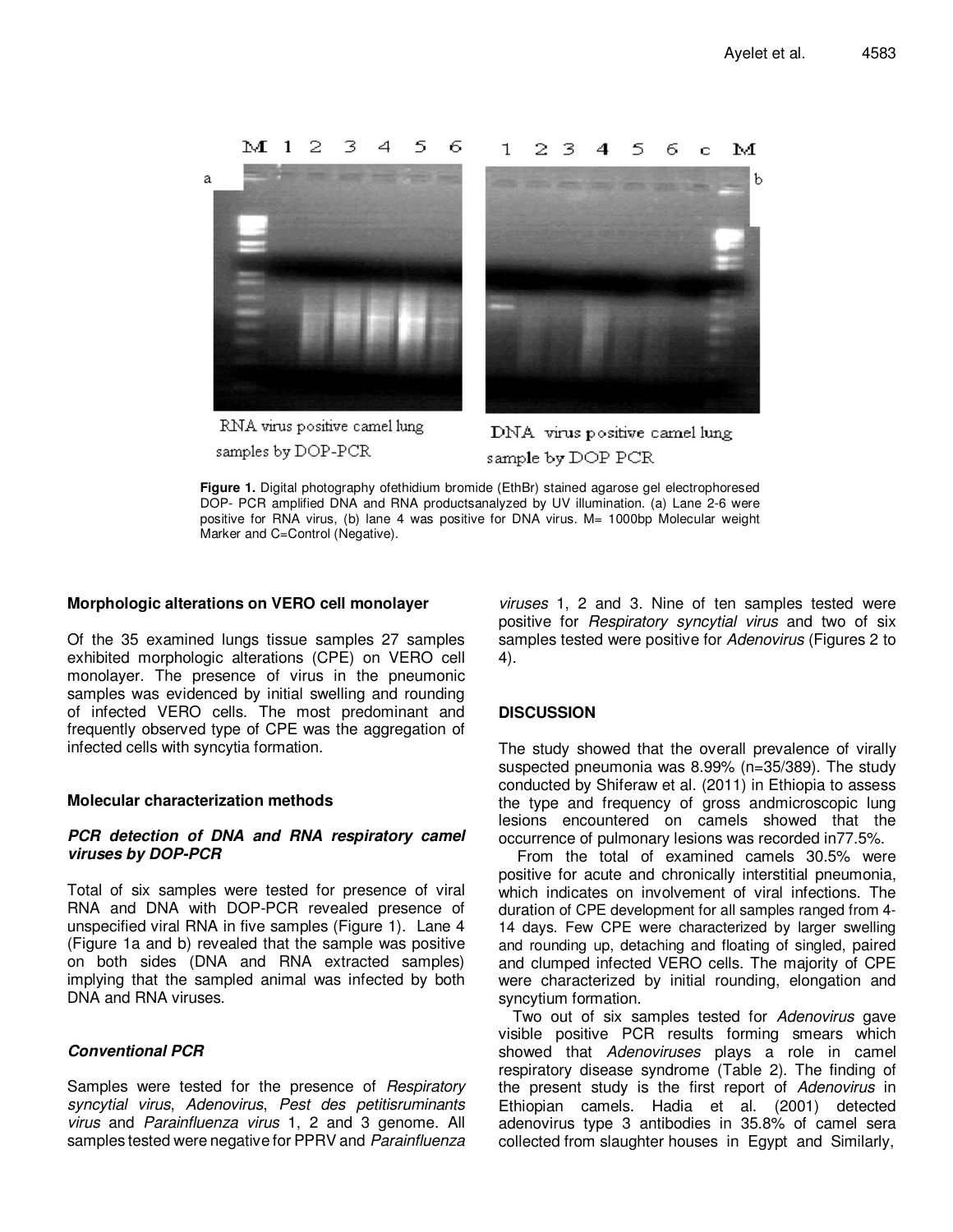

**Figure 2.** Digital photography of EthBr stained agarose gel electrophoresed PCR amplified RSV products of ten samples analyzed by UV.M=Molecular weight marker.



**Figure 3.** Digital photography of electrophoresedagarose gel analyzed by UVillumination of viral RNA samples using PPRV specific primer amplifiedPCR products; lane 1-10 camel samples, P- PPR virus positive control, n- negative control andM=Molecular weight marker.

Intisar et al. (2010b) reported a prevalence of 90% using indirect enzyme linked immunosorbant assay (ELISA) in camel sera collected from abattoir in Sudan. Also in Sudan, Adenovirus type 3 antigens were detected in 1.3% of 239 tested samples of camel lungs by the use of sandwich ELISA (Intisar et al., 2010b).

The camel was not seems like as a possible host to PPRV until report of Ismail et al. (1992) which detected the infection by serological studies in Sudanese camels. Despite of PPRV serological confirmation from camels reported by Roger et al. (2001), which caused high

mortalities and morbidities on camels, the virus is not yet isolated and molecularly characterized in Ethiopia. This study was thus designed to investigate PPR virus thus six CPE positive camel lung specimens were tested using RT-PCR and all tested samples were negative for PPRV. The result showed that PPRV may not cause respiratory infection in apparently healthy camels.

Respiratory syncytial virus is one of the well-known causes of respiratory infection in human and various animal species (Murphy et al., 1999). In Ethiopia, there is no information regarding Respiratory syncytial virus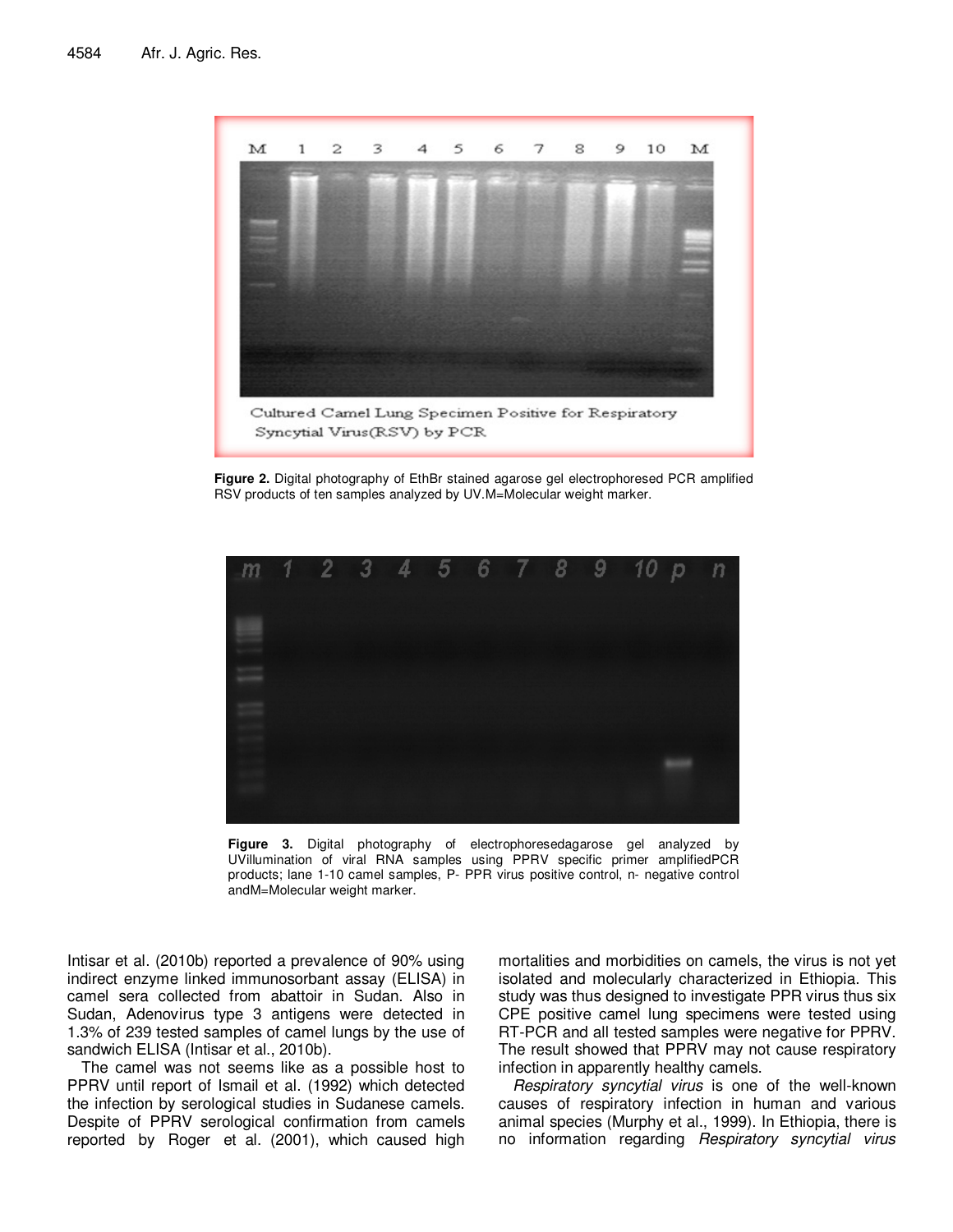

 $\rm Cyt$ opathic effect positive camel lung sample and  $\rm PCR$  .  $\rm C$ positive for Adenovirus

**Figure 4.** Digital photography of EthBr stained electrophoresed gel analyzed by UV illumination of six PCR amplified DNA products usingAdenovirus specific primer.M=molecular weight marker.

| No. of samples |                                         | <b>PCR</b> results |                  |  |
|----------------|-----------------------------------------|--------------------|------------------|--|
| tested         | Virus species tested                    | <b>Positives</b>   | <b>Negatives</b> |  |
| 6              | Adenovirus                              |                    |                  |  |
| 6              | Peste des petits ruminants virus (PPRV) |                    | 6                |  |
| 10             | Respiratory syncytial virus (RSV)       |                    |                  |  |
| 6              | Parainfluenza virus 3 (PIV3)            |                    | 6                |  |
| 6              | Parainfluenza virus 2 (PIV2)            |                    | 6                |  |
| 6              | Parainfluenza virus1(PIV1)              |                    | 6                |  |

**Table 2.** Summary of conventional PCR results.

respiratory infections in animals especially in camels. This study was also concerned with the investigation of camel Respiratory syncytial virus and accordingly, ten CPE positive samples characterized by initial rounding of infected VERO cells, elongation and aggregation (syncytia formation) were tested for RSV. Nine of them revealed PCR positive results. This is the first attempt to isolate RSV from Ethiopian camels based on RSV characteristic CPEs observed during virus cultivation and PCR positive results. This finding agrees with the findings of Intisar et al. (2010a) in Sudan. The established finding of this study also agreed with other serologic findings of Dioli and Stimmelmary (1992). Antibodies to RSV were detected in 0.6% of apparently healthy camels in Nigeria (Olaleye et al., 1989). In Egypt, camel sera tested for RSV were found positive and indicated the prevalence

rate of 9.8% (Shaker, 2003). Furthermore, Intisar et al. (2010a) confirmed RSV infection from the lung specimens of Sudan camels by cell culture, RT-PCR and serological methods.

Parainfluenza virus 3 is one of the viruses known to cause respiratory infection. According to Kebede and Gelaye (2010), Parainfluenza-3 was found as primary responsible agent of the camel respiratory disease outbreak in Ethiopia. The detection and isolation of PIV3 using haemo-agglutination inhibition (HI) method from imported Djiboutian camels in Egypt were reported for the first time by Nawal et al. (2003). Similarly, Shaker (2003) reported about isolation of PIV3 from camel lungs in Egypt. Intisar et al. (2009) isolated PIV3 from camel lung specimens in MDBK cell cultures observing the typical CPE of PIV3: rounded retractile cells, cell elongation and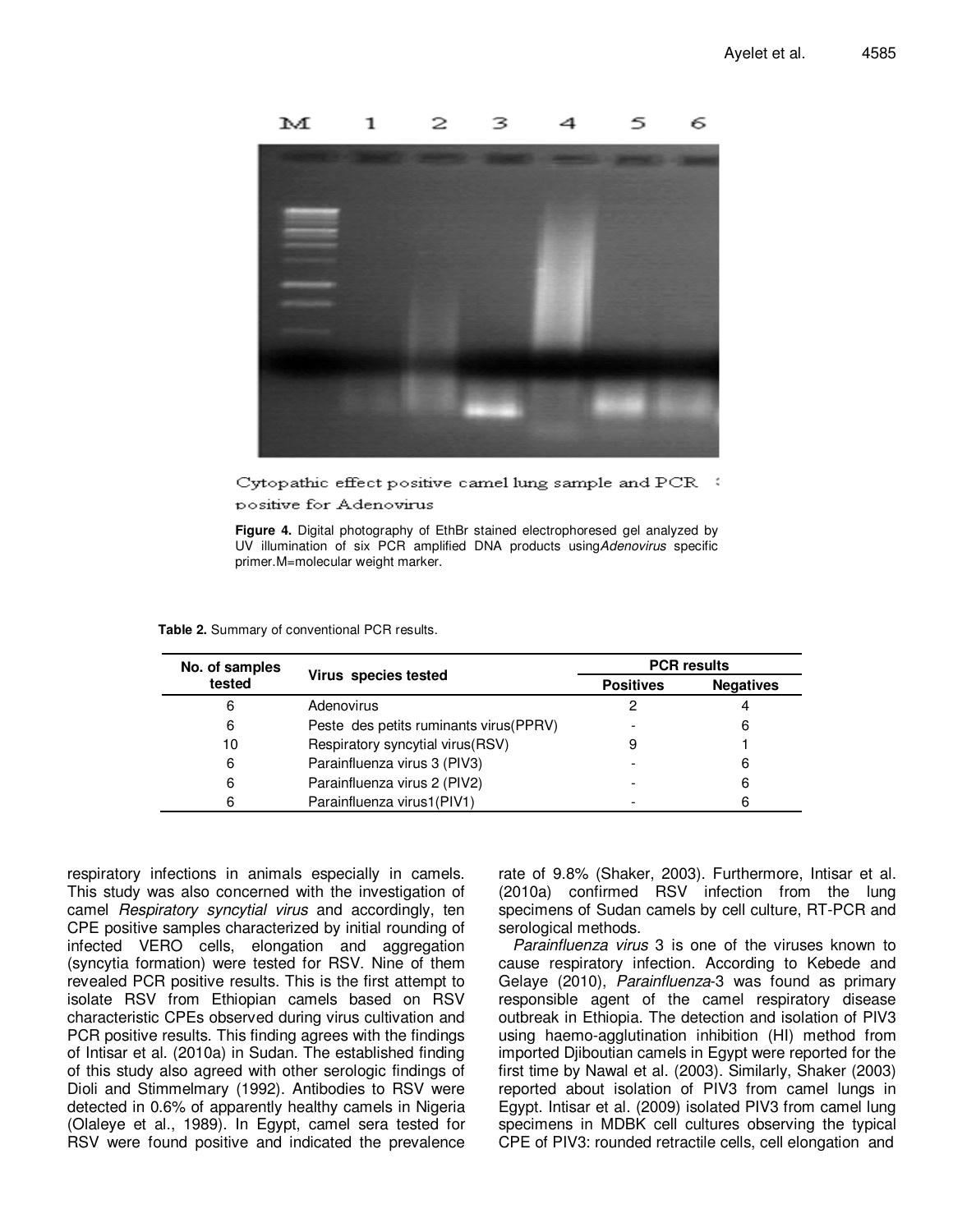sloughing with some syncytia formation, which was similar early described by Henrickson (2003). In the present study, six CPE positive samples characterized by initial rounding of VERO cells, elongation and syncytia formation of infected cells were PCR amplified using PIV3 specific primers, but no amplified PCR product was detected. The absence of a PCR product could be due to the use of VERO cell lines for virus culture in this study insteadof the commonly used MDBK cell by other researchers which is more susceptible for *parainfluenza* viruses.

This study had also attempted to investigate the involvement of parainfluenza viruses 1 and 2 viruses in camel respiratory infection but none of them were positive. This finding is in contradiction with the serological findings reported by Olaleye et al. (1989) in Nigeria and Schwartz (1992) indicating on the common occurrence of Parainfluenza 1 and 2 virus infection in camel rearing areas.

In conclusion though the causative etiologies of camel respiratory diseases are still remained mysterious, this study had found out the involvement of Respiratory syncytial virus and Adenovirus as causative agents for camel respiratory disease in Ethiopia. Thus the study indicated that a continuous and detailed molecular epidemiologic investigation is needed to determine the viral species prevailing in Ethiopian dromedary camels.

# **ACKNOWLEDGEMENTS**

The authors are highly indebted to the National Agricultural Research Fund of the Ethiopian Institute of Agricultural Research for the financial support and the National Veterinary Institute for hosting and providing all the necessary facilities for smooth and effective execution of this work. We also thank all the rounded support provided by staff members of Addis Ababa Akaki abattoir.

# **REFERENCES**

- Abbas B, Tilley P (1990).Pastoral management for protecting ecological balance in Halaib District, Red Sea Province, Sudan. Nomadic Peoples, 29: 77-86.
- Allander T, Emerson SU, Engle RE, Purcell RH, Bukh J (2001). A virus discovery method incorporating DNase treatment and its application to the identification of two bovine parvovirus species. Proc. Natl. Acad. Sci. 98:11609-11614.
- Al-Rawashdeh OF, Sharif LA, Al-Qudah K Al-Ani FK (1999). Trypanosoma evansi infection in camels in Jordan. Revue Elev. Méd. vét. Pays trop., 52:233-237.
- Al-Tarazi YH (2001). Bacteriological and Pathological Study on Pneumonia in the One-Humped Camel (Camelus dromedarius) in Jordan. Revue Élev. Méd. vét. Pays trop.54(2):93-99.
- Bardonnet K, Piarroux R, Dia L, Schneegan SF, Beurdele A, Godot V, Vuitton DA (2002).Combined Ecoepidemiological and Molecular biology approaches to assess Echinococcus granulosus transmission to human in Mauritania: Occurrence of Camel strain and human cystic echinococcosis. Royal Soc. Trop. Med. Hyg., 96(4):383-386.

Bekele T (1999). Studies on the respiratory diseases 'Sonbobe' in

camels in the Eastern lowlands of Ethiopia. Trop. Anim. Health Prod. 31:333-345.

- Bekele T (2002). Epidemiological studies on gastrointestinal helminths of dromedary (Camelus dromedarius) in semi-arid lands of eastern Ethiopia. Vet. Parasitol., 105: 139-152.
- Demeke G (1998). Prevalence of camel trypanosomes and factors associated with the disease occurrence in Liben district, Borena zone of Oromia region, Ethiopia. MSc Thesis. Free University of Berlin, Addis Ababa University, FVM, Debre Zeit.
- Denniston K, Madden M, Enquist L, VandeWoude G (1981). Characterization of coliphage lambda hybrids carrying DNA fragments fromHerpes simplex virus type 1 defective interfering particles. Gene. 15: 365-378.
- Dioli M, Stimmelmary R (1992). Important Camel Diseases. In: The one humped camel in Edited by Schwartz HJ, Dioli M, Verlag Josef Margraf Scientific Books -Wekersheim-F-R-Germany. East. Afr. pp. 199-203.
- Dirie MF, Abdurahman O (2003). Observations on little known diseases of camels (Camelus dromedarius) in the Horn of Africa. Rev. sci. tech. Off. int. Epiz., 22 (3): 1043-1049.
- Food and Agricultural Originations (FAO) (2008). World camel Population. FAO statistics.
- Global Livestock Production, Health Atlas (GLIPHA) (2006).Global livestock production and health atlas of the FAO. (http://www.fao.org/ag/aga/glipha/index.jsp). Accessed March, 2011.
- Hadia AAM, Lamia AA, Shahain MA (2001). Estimation of Adenovirus, Bovine virus diarrhea and Corona virus antibodies in camel serum. J. Egypt. Vet. Med. Assoc. 60:169-174.
- Henrickson K (2003). Parainfluenza viruses. Clin. Microbiol. Rev. 16:242-264.
- Intisar K, Ali Y, Khalafalla A, Rahman M, Amin A (2010a). Respiratory syncytial virus infection of camels (Camelus dromedaries). Acta. Tropica. 113:129-133.
- Intisar K, Ali YH, Khalafalla AI, Rahman ME, Amin AS (2009). Natural exposure of dromedary camels in Sudan to Infectious Bovine rhinotracheitis virus (bovine herpes virus-1). Acta. Trop. 111:243-246.
- Intisar KS, Ali1YH, Khalafalla AI, Taha KM, Rahman ME (2010b). Adenovirus type 3 infections in camels in Sudan.African J. Microbiol. Res. 4:1356-1358.
- Ismail T, Hassas H, Nawal M, Rakha G, Abdel- Halim M, Fatebia M (1992). Studies on prevalence of rinderpest and peste des petit ruminants antibodies in camel sera in Egypt. Vet. Med. J. Giza. 10:49-53.
- Kane Y, Kadja MC, Bada-Alambedji R, Bezeid OE, Akakpo JA, Kaboret Y (2005). Lung lesions and bacteria of the One-Humped Camel (Camelus dromedarius) at Nouakchott Slaughterhouse in Mauritania. Revue d Élevage et de Médecine Véterinaire de. Pays Tropicaux, 58(3):145-150.
- Kebede F, Gelaye E (2010). Studies on major respiratory diseases of camel (Camelus dromedarius) in Northeastern Ethiopia. Afr. J. Microbiol. Res. 4:1560-1564.
- Murphy FA, Gibbs EP, Horzinek MC, Studdert MJ (1999). Paramyxoviridae. In: Veterinary Virology, 3rd edition. Academic press, U. S. A. P. 47.
- Nanda S, Jayan G, Voulgaropoulou F, Sierra-Honigmann A, Uhlenhaut C, McWatters B, Patel A, Krause P (2008). Universal virus detection by degenerate oligonucleotide primed polymerase chain reaction of purified viral nucleic acids. J. Virol. Methods 152:18-24.
- Nawal MA, Gabry GH, Hussein M, Omayma AA (2003). Occurrence of Parainfluenza type 3 and Bovine herpes virus Type 1 (BHV-1) viruses (mixed infection) among camels. Egypt. J. Agric. Res. 81:781-791.
- Odeh F, Falah K, Labib A, Khaled M, Yasin A, Nicholas F (1999). A survey of camel (camelus dromedarius) diseases in Jordan. J. Zoo. Wildl. Med., 4:335-338.
- Olaleye OD, Baba SS, Omolabu SA (1989). Preliminary survey for antibodies against respiratory viruses among slaughter camels (Camelus dromedarius) in North Eastern Nigeria. Rev. Sci. Technol. Off. Int. Epiz. 8:779-783.
- Osiowy C (1998). Direct detection of respiratory syncytial virus, parainfluenza virus, and adenovirus in clinical respiratory specimens by a multiplex reverse transcription-PCR assay. J. Clin. Microbiol. 36:3149-3154.